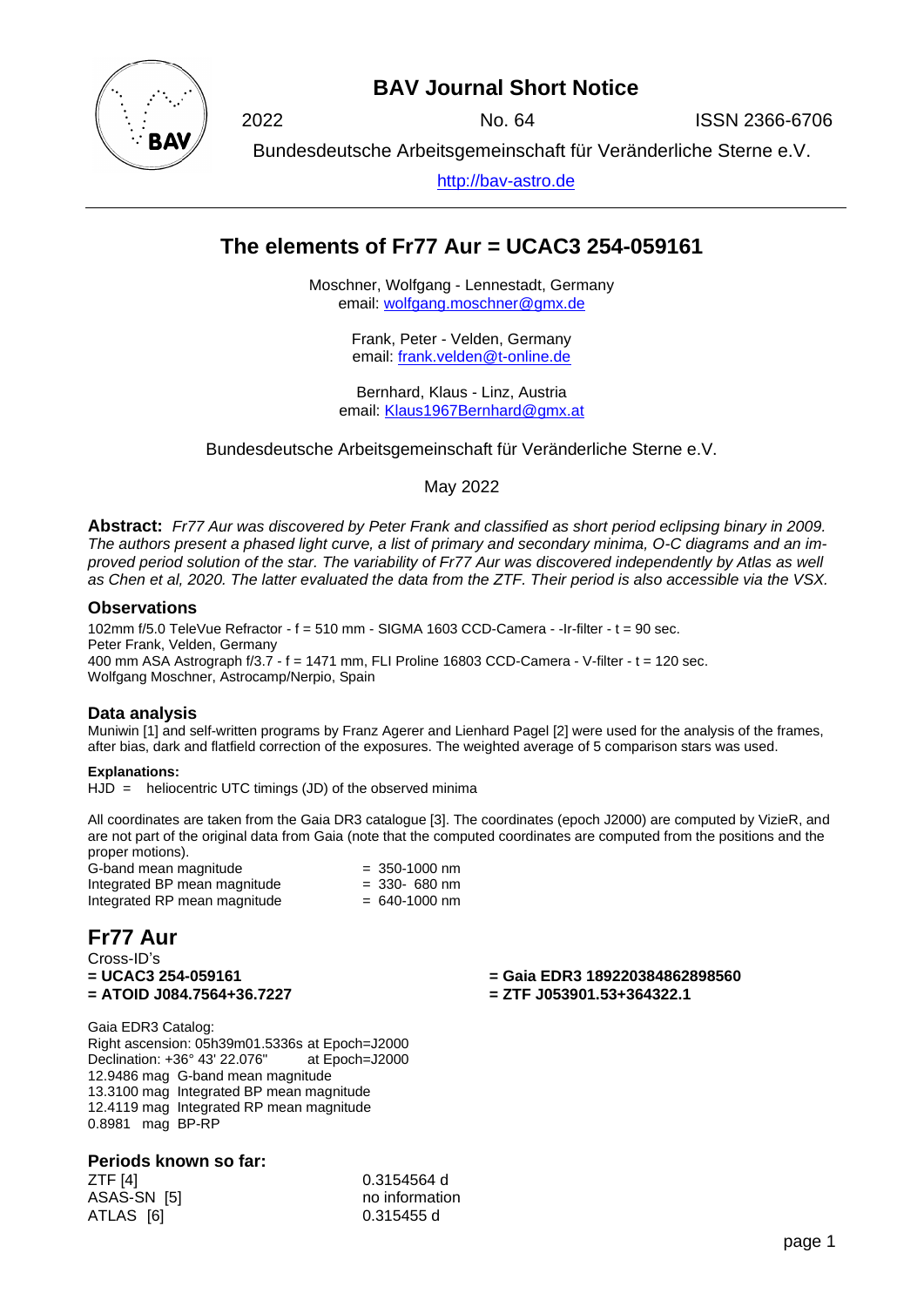## **Results**

After the discovery of the variable by Peter Frank in 2009, we systematically observed Fr77 a few years later to determine its period. The VSX database lists the above-mentioned ZTF period with the type EW. The Atlas database lists several periods and the following information about the type: MSINE = Stars showing modulated sinusoids. These are exactly analogous to the MPULSE stars, except that instead of a classic sawtooth pulse light curve, the fundamental waveform being modulated is a simple sinusoid. Physically, the MSINE stars may include spotted ellipsoidal variables, rotating stars with evolving spots. The data of the TESS project [7] (Figure 1b) indicate an EW star. After evaluating the data, light curves and information available to us, the type EW is probable, but not certain. With our observations we present an improved period solution.

The presented elements were calculated by the method of least squares, taking into account all our minima from JD 2454847 to JD 2459629 (see table below). Data from this star were also recently processed by the ATLAS project [6] and the ZTF project [8].

| FIII AUI |     | IIIIproved elements              |                                |
|----------|-----|----------------------------------|--------------------------------|
| Min.     | $=$ | HJD 2457761.38770 + 0.31545205*E |                                |
|          |     |                                  | $\pm 0.00122$ $\pm 0.00000037$ |

**Fr77 Aur improved elements**

|                 | <b>HJD-Date</b> |             |              |           |
|-----------------|-----------------|-------------|--------------|-----------|
| <b>Observer</b> | <b>Minimum</b>  | <b>Type</b> | <b>Epoch</b> | $O-C$ (d) |
| P. Frank        | 2454847.3959    | Ш           | $-9237.5$    | $-0.0035$ |
| W. Moschner     | 2457695.6181    | Ш           | $-208.5$     | 0.0021    |
| W. Moschner     | 2457761.3853    | ı           | 0            | $-0.0024$ |
| W. Moschner     | 2457761.5460    | Ш           | 0.5          | 0.0005    |
| W. Moschner     | 2457850.3500    | ı           | 282          | 0.0048    |
| W. Moschner     | 2458039.6126    | ı           | 882          | $-0.0038$ |
| W. Moschner     | 2458074.4703    | Ш           | 992.5        | $-0.0035$ |
| W. Moschner     | 2458141.3491    | Ш           | 1204.5       | $-0.0006$ |
| W. Moschner     | 2458141.5121    |             | 1205         | 0.0047    |
| W. Moschner     | 2458382.6671    | Ш           | 1969.5       | $-0.0035$ |
| W. Moschner     | 2458861.3709    |             | 3487         | 0.0019    |
| W. Moschner     | 2459175.5565    |             | 4483         | $-0.0027$ |
| W. Moschner     | 2459175.7180    | Ш           | 4483.5       | 0.0010    |
| W. Moschner     | 2459262.3098    |             | 4758         | 0.0013    |
| W. Moschner     | 2459262.4692    | Ш           | 4758.5       | 0.0029    |
| W. Moschner     | 2459609.3081    |             | 5858         | 0.0023    |
| W. Moschner     | 2459629.3326    | Ш           | 5921.5       | $-0.0045$ |

Table 1: Minima Fr77 Aur, O-C using the improved elements. The O-C of the secondary minima were calculated assuming that the true phase is at exactly 0.5.



Figure 1a left: Phased light curve of Fr77 Aur = UCAC3 254-059161 using the ephemeris given by the authors. The vertical axis shows raw instrumental magnitudes. Different colors denote different observing nights. Only the data points from the better nights were used to display the light curve. A FLI Proline 16803 camera + V-filter (2020+2021) was used. Figure 1b right: Phased lightcurve (bandpass range of 600 to 1000 nm) with the data of the TESS project using the ephemeris given by the authors.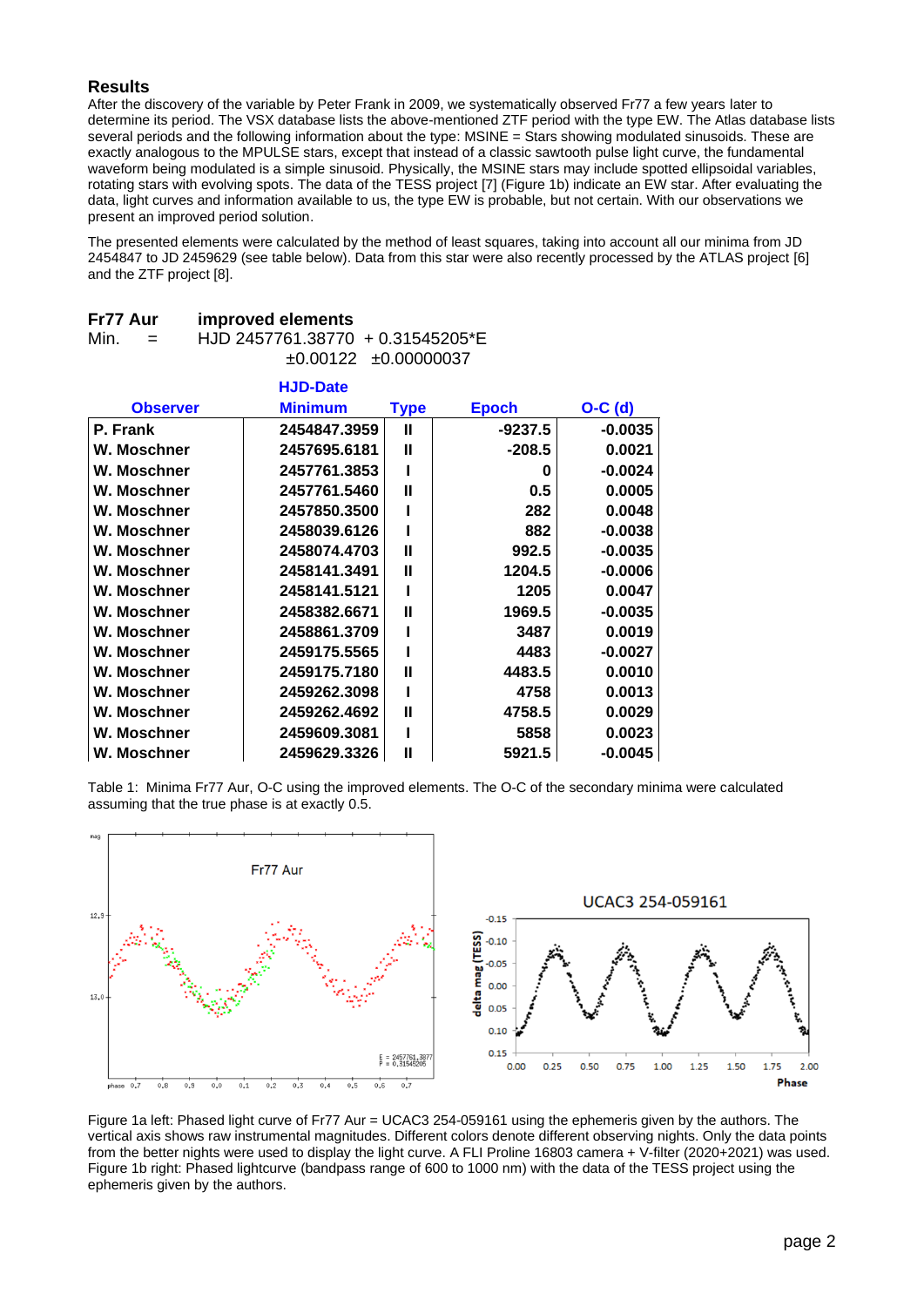

Figure 2: O-C-diagram of Fr77 Aur using the improved elements.



Figure 3: O-C-diagram of Fr77 Aur using the period from VSX and the ZTF project (0.3154564 d). Figure 4: O-C-diagram of Fr77 Aur using the period from ATLAS project (0.315455 d).